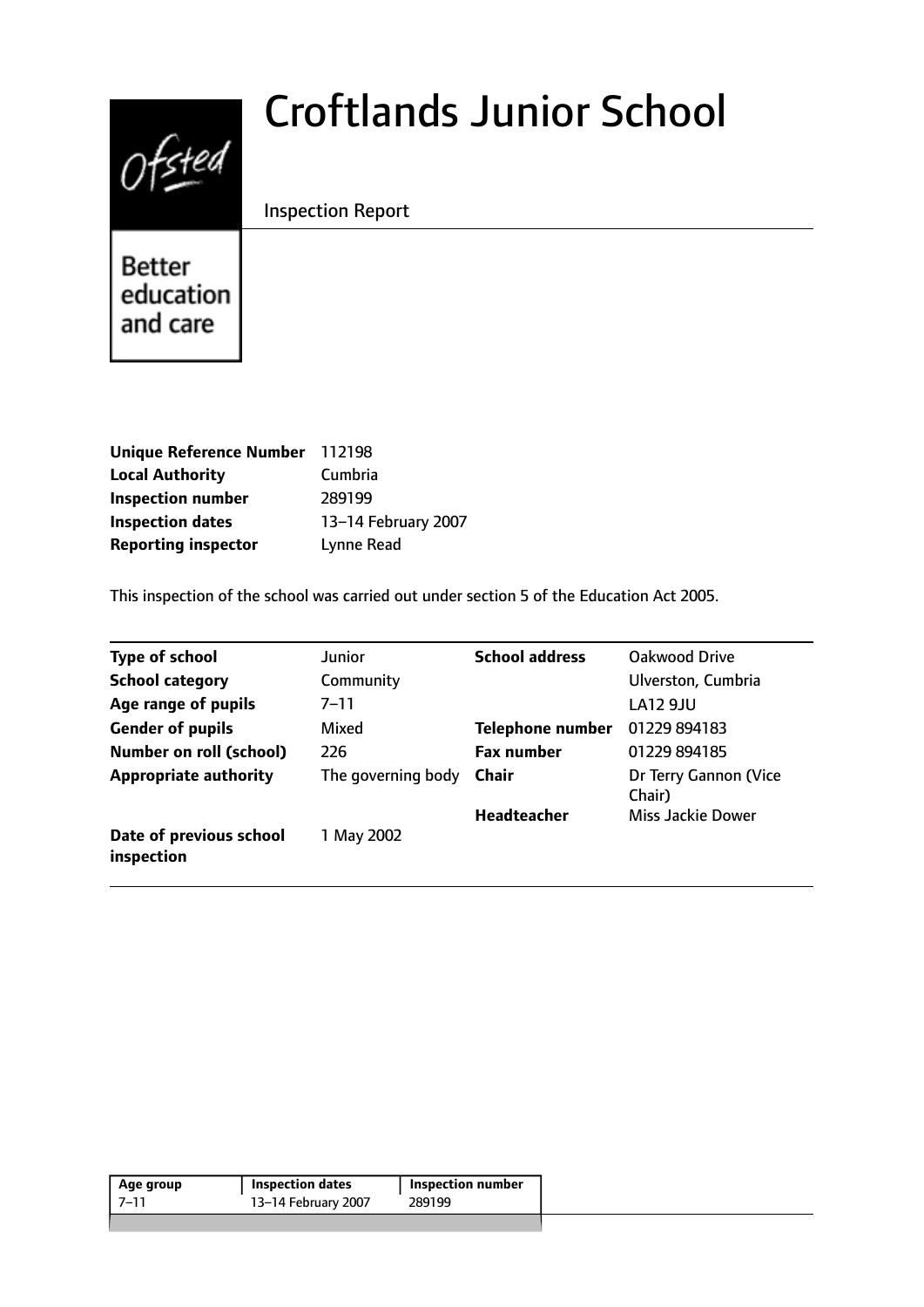© Crown copyright 2007

Website: www.ofsted.gov.uk

This document may be reproduced in whole or in part for non-commercial educational purposes, provided that the information quoted is reproduced without adaptation and the source and date of publication are stated.

Further copies of this report are obtainable from the school. Under the Education Act 2005, the school must provide a copy of this report free of charge to certain categories of people. A charge not exceeding the full cost of reproduction may be made for any other copies supplied.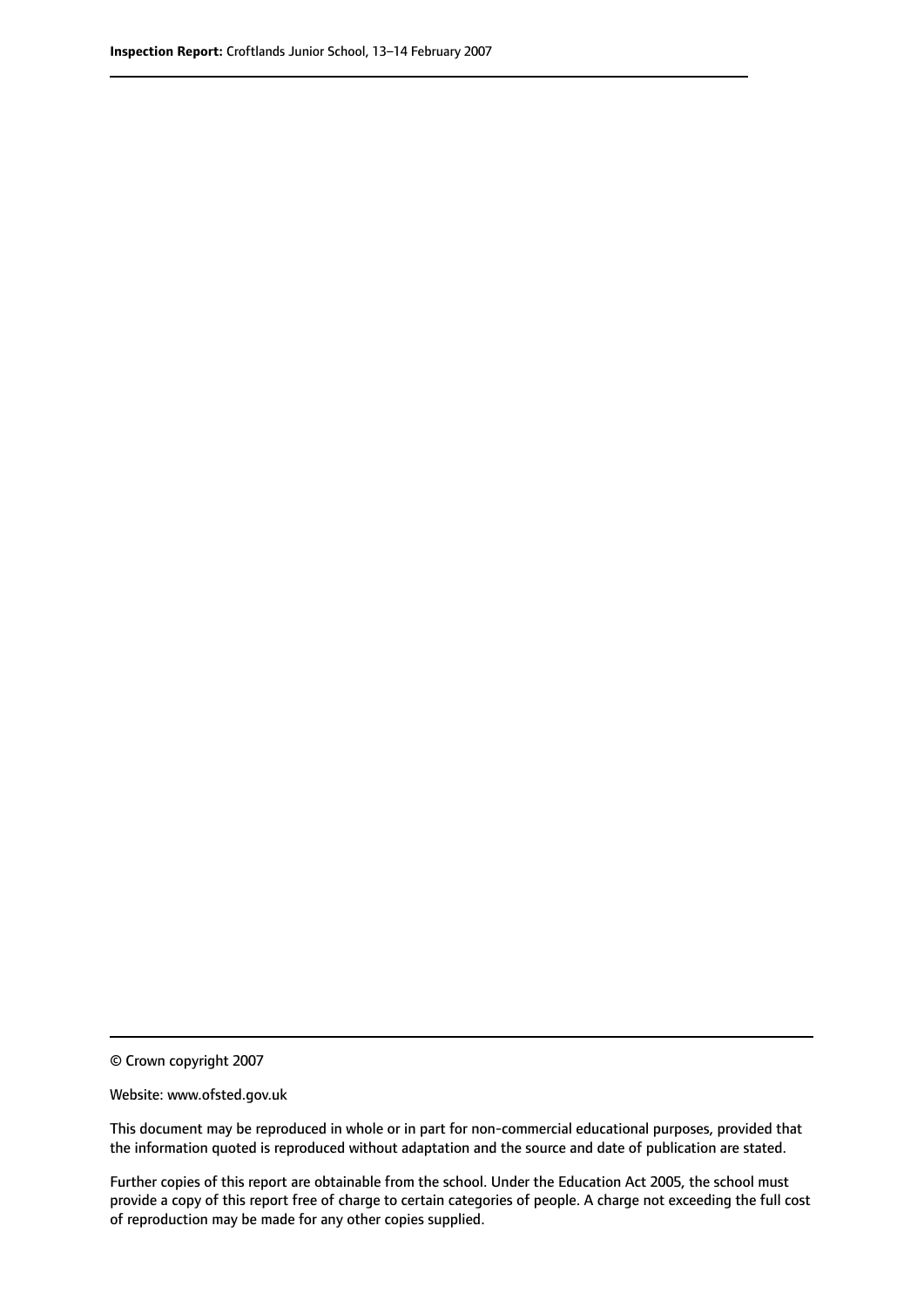# **Introduction**

The inspection was carried out by two Additional Inspectors.

### **Description of the school**

Pupils come to this two-form entry school from a wide range of backgrounds; the proportion claiming free school meals is below average. The proportion of pupils with learning difficulties and disabilities is about average although a higher percentage than usual have statements of special educational need. The vast majority of pupils come from White British backgrounds although a few are of Caribbean or Asian heritage. A very small number of pupils speak English as an additional language. Croftlands Juniors is federated with another local school; the headteacher works for part of each week in both schools.

# **Key for inspection grades**

| Grade 1 | Outstanding  |
|---------|--------------|
| Grade 2 | Good         |
| Grade 3 | Satisfactory |
| Grade 4 | Inadequate   |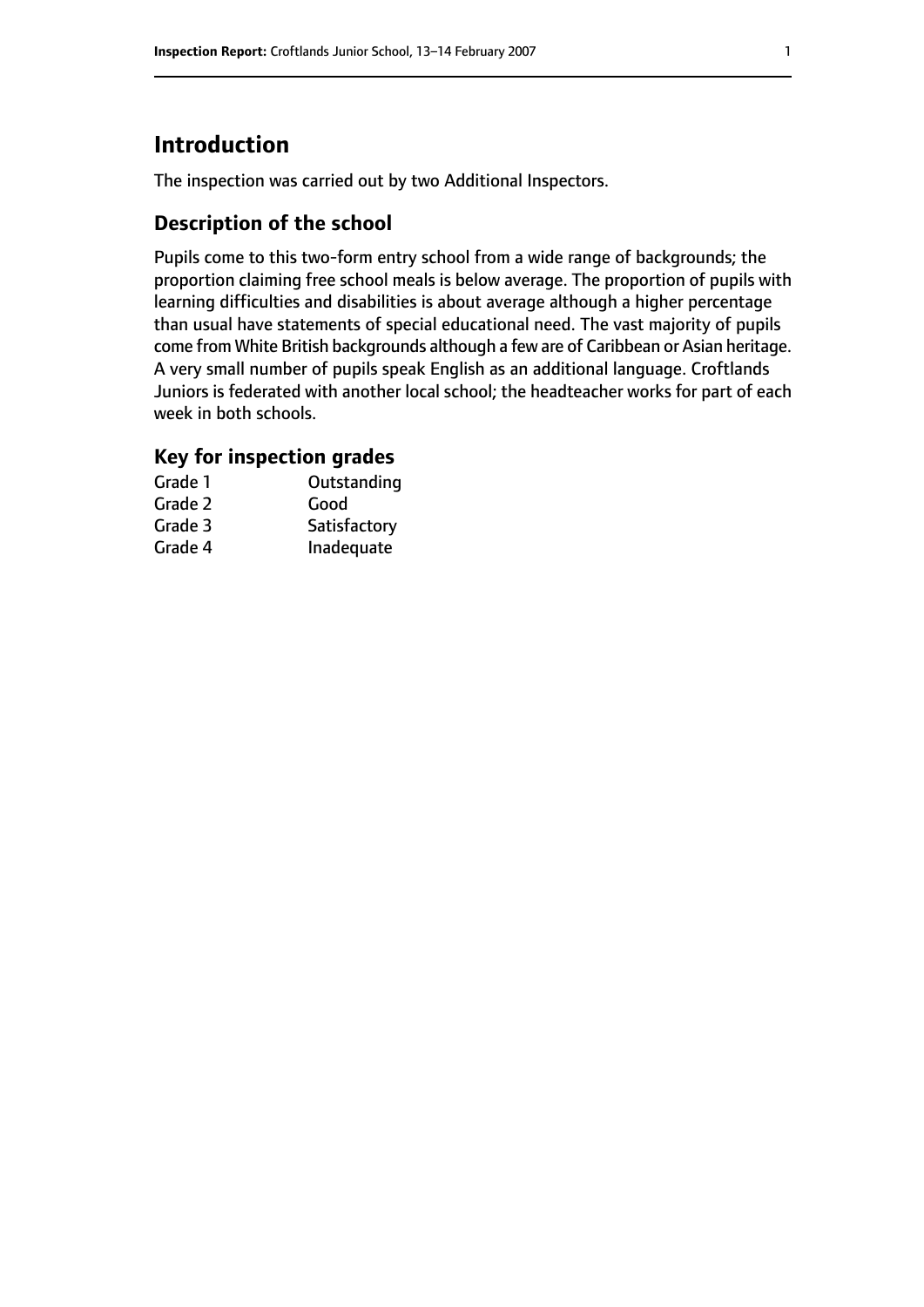# **Overall effectiveness of the school**

#### **Grade: 4**

The inspectors' judgement of the school's effectivenessislower than the school's own evaluation. This is because the latter concentrated too much on provision rather than on outcomes, in terms of pupils' achievement. When pupils enter Year 3, standards are above average. Achievement over time, however, is not good enough and standards are broadly average by Year 6. Results have been declining over a two-year period because of underachievement in the lower junior classes. The school's monitoring and tracking procedures identified the issue after the first year's decline but managers did not act quickly enough to rectify matters.

In accordance with section 13 (3) of the Education Act 2005, Her Majesty's Chief Inspector is of the opinion that this school requires significant improvement, because it is performing less well than in all the circumstances it could reasonably be expected to perform. The school is therefore given a Notice to Improve. Significant improvement is required in relation to pupils' achievement.

Achievement and standards are highest in English, where improvements in the teaching of writing have led to better progress. In mathematics and science, achievement is significantly below average. There is evidence of improving progress in mathematics this year but work to identify and rectify the underachievement in science is slow. Many improvements have been made this school year in teaching. It is satisfactory overall and good for the older juniors, where work is carefully matched to pupils' differing needs. The good assessment information and new system of setting targets are helping most teachers to set higher expectations of what pupils can achieve. Some teaching, however, does not provide enough challenge for pupils and there are inconsistencies in practice. These weaknesses are preventing the school from fully addressing the legacy of underachievement and driving up standards.

The curriculum is satisfactory and profitable links with outside agencies and people provide additional experiences for pupils; for example, a local minister regularly takes assembly. Extra support for underachieving pupils has been introduced but, where groups are withdrawn from lessons, pupils sometimes miss their full entitlement to the curriculum and their learning can be compromised. The good amount of available assessment information is used well in some classes to provide valuable guidance for pupils on how they can improve. In other classes, the guidance is not sufficiently explicit to be of much help. Pupils' personal development is satisfactory and there have been good improvements in behaviour. Pupils say they feel safe and that they enjoy their lessons. Throughout school, a sound emphasis on personal and health education ensures that pupils understand how to maintain a healthy lifestyle.

Improvement since the previous inspection is inadequate because standards and achievement have declined. Leadership and management are currently satisfactory and well supported through the local authority's leadership programme. A much faster pace of improvement is now evident, although it could be better in science. Better progress is resulting from the improvements in teaching and management but the full impact, in terms of higher standards, has yet to materialise. In light of the recent record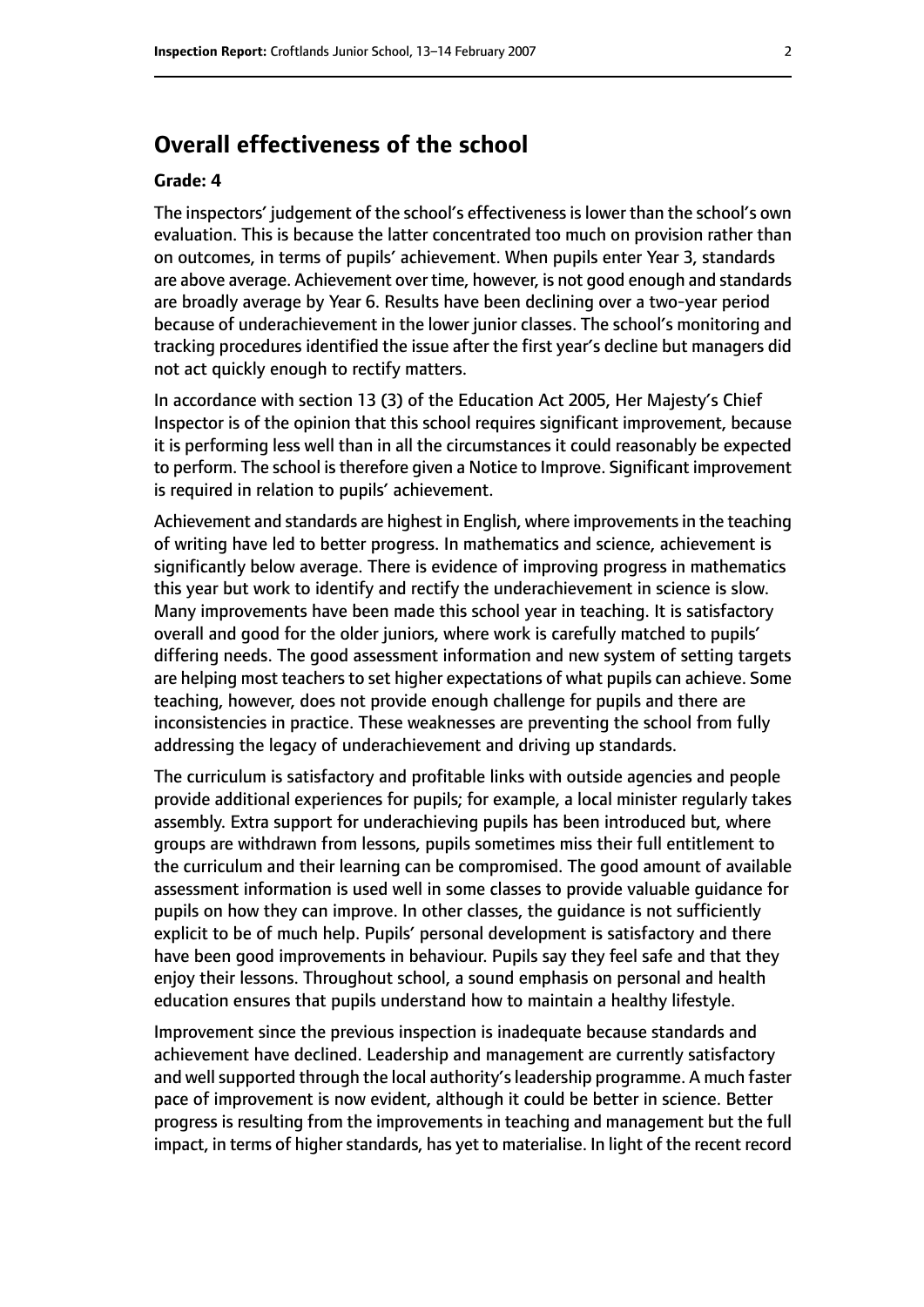of action and initial improvements, Croftlands has sound capacity to improve further. Finances are planned for and spending monitored, but because achievement is not good enough, the school gives inadequate value for money.

#### **What the school should do to improve further**

- Improve standards and achievement, especially in mathematics and science, by improving teaching so it is consistently good across the school.
- Accelerate the rate of improvement in science.
- Ensure that the pupils withdrawn from class for extra support receive their full entitlement to the curriculum and that their learning in other subjects is not adversely affected.
- Extend the best practice of providing guidance for pupils so all have a clear idea of what they need to do to improve.

# **Achievement and standards**

#### **Grade: 4**

Pupils' attainment is above average when they enter the school. Standards in Year 6 have been declining over the last two years and were broadly average in 2006. Achievement is inadequate and pupils are not attaining as well as they should. This can be attributed in part to the movement of pupils in and out of school. However, it is mainly due to the fact that pockets of underachievement among pupils have not been detected or corrected early enough in the past.

Pupils are currently making satisfactory progress overall although there are some differences between subjects and year groups. Progress is best in English. The school is working to improve pupils' calculation skills in mathematics and has begun to develop their investigative work in science. The half-year assessments indicate improved progressin both subjects but there isstillsome way to go. Progress acrossthe subjects is often good in Years 5 and 6 but, in 2006, was not rapid enough to make up for shortfalls in previous learning.

Pupils with learning difficulties and disabilities (LDD) and those who are learning English as an additional language make satisfactory progress. Pupils who have a statement of special educational need progress well towards their learning targets.

# **Personal development and well-being**

#### **Grade: 3**

Personal development and well-being are satisfactory. Behaviour has been improved, with the rate of exclusions dropping markedly. No pupil has been excluded this year. Pupils say they find the 'worry box' system useful in helping them to resolve issues and they particularly appreciate the philosophy sessions which 'get you thinking and grip you in'. Pupils feel safe and are secure in the knowledge that adults in school are always ready to help them. Attendance is above average and pupils say they enjoy school.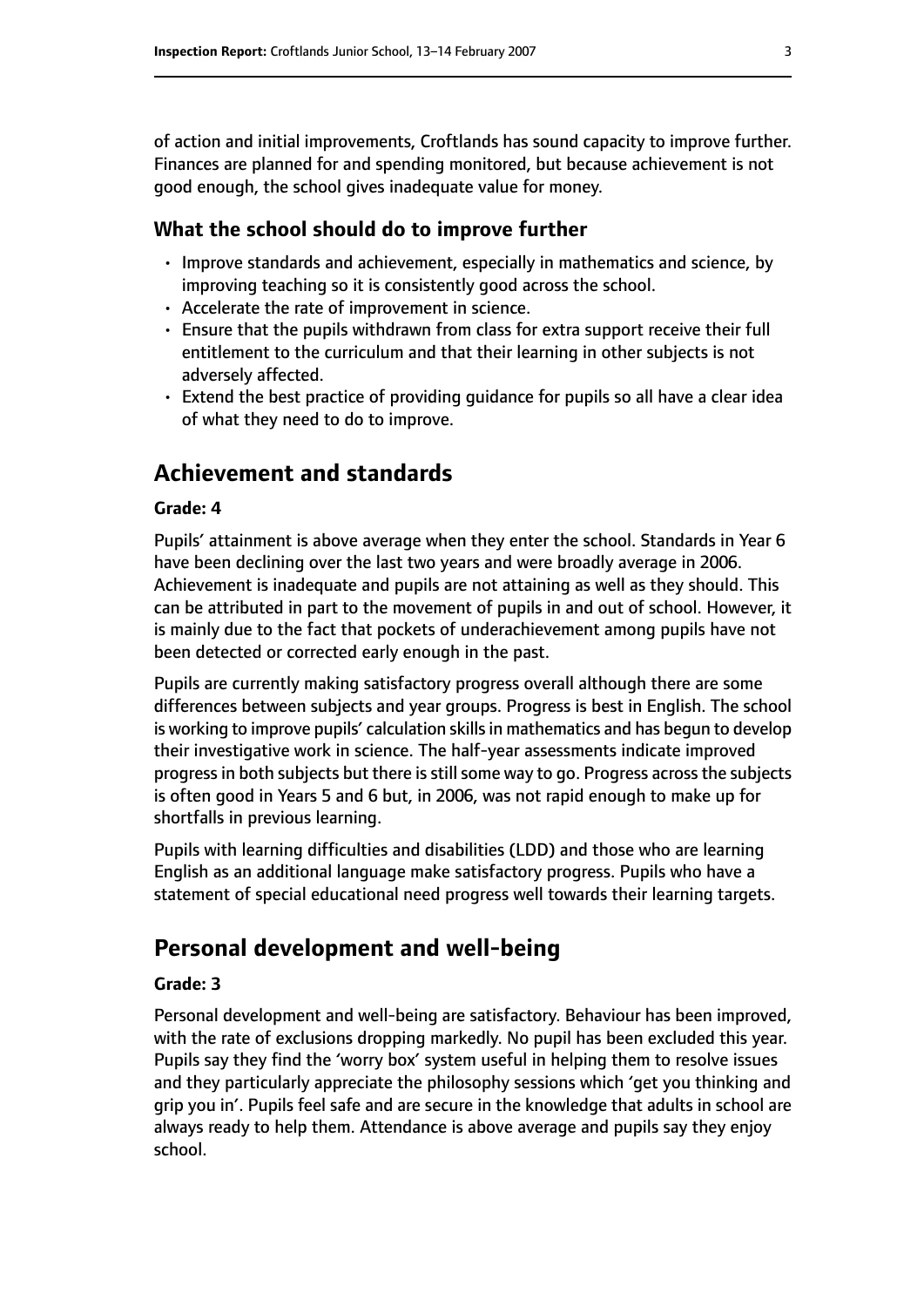Spiritual, moral, social and cultural development is satisfactory and promoted by visits and visitors as well as by teaching. Pupils follow the school rules and know right from wrong. Opportunities for collaborative work and play help to develop satisfactory social skills. An understanding of economic well-being is soundly supported through opportunities for decision-making, for example, through the pupil council, and by taking responsibilities around school. These measures also ensure that pupils take an active role within the school community. Pupils know how to follow a healthy lifestyle and, for example, they take good advantage of the out-of-school sporting activities.

# **Quality of provision**

#### **Teaching and learning**

#### **Grade: 3**

Teaching is satisfactory overall; it is generally good for the older juniors. It is not yet good enough, however, to overcome the legacy of underachievement at the school and to ensure that pupils achieve all they are capable of.

In the upper juniors, lessons are well planned to meet the individual needs of all pupils and provide good challenge. Pupils capable of higher attainment are best able to take advantage of the provision and often make very rapid progress. Teachers constantly check learning and take time to address the gaps in pupils' previous learning. While this is good practice, the necessary revision work slows down the overall rate of learning.

The school's monitoring records show that teaching and learning in the lower juniors have improved but there are still some issues to resolve. Teachers do not consistently use the good assessment information that is available to set work at different levels and sometimes the more able pupils are not fully challenged. Marking is variable, although it does not always provide pupils with a clear guide on how to improve. Too many worksheets are used and these restrict the development of writing and independent working skills. Expectations of presentation vary and some teachers accept untidy or careless work.

Across the school some improvements are not embedded fully. For example, in English and mathematics lessons, check lists are used very effectively to help pupils learn and assess their own progress. This good system is used only in one year group for science.

#### **Curriculum and other activities**

#### **Grade: 3**

The curriculum is satisfactory and mainly meets the needs and interests of the pupils. Some effective changes have been made to boost pupils' progress, such as setting pupils by ability in English and mathematics and providing booster sessions out of school hours. However, other changes are not so successful. Some pupils are withdrawn from class for small group work and they sometimes miss parts of important lessons. This is creating the possibility of further gaps in learning for the future. Younger juniors have too few opportunities for writing across the curriculum and, in all age groups, there is insufficient use of computers in lessons.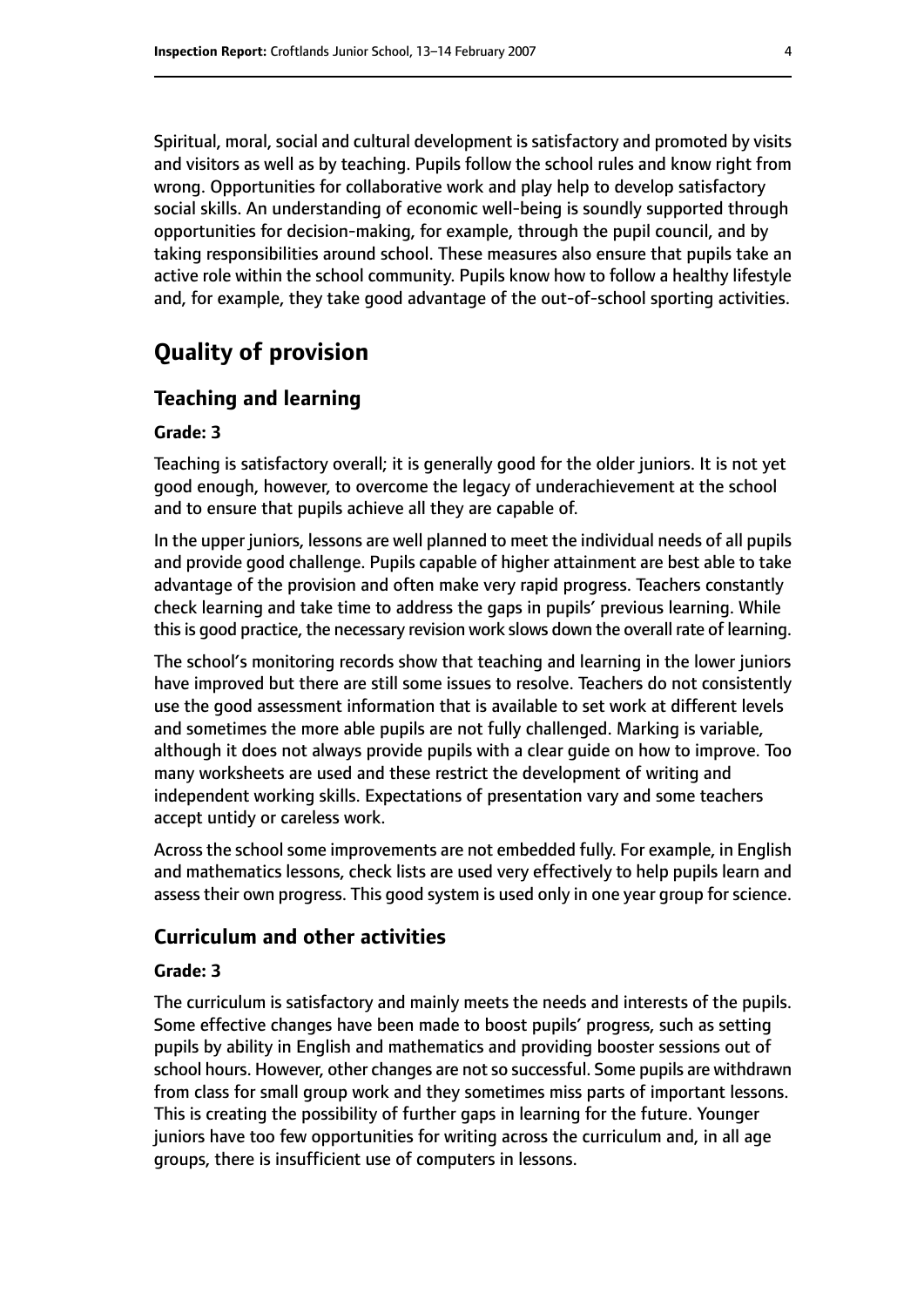#### **Care, guidance and support**

#### **Grade: 3**

Children are well cared for and sound efforts are made to keep them safe and healthy. Procedures for safeguarding and child protection are up to date. Children who have LDD have sensitive and effective support and the staff go to considerable lengths to secure additional equipment or specialist help to meet individual needs. Several parents praised this aspect of the school's work.

New guidance has been developed to help pupils improve their work; it is satisfactory but not good enough yet to overcome the legacy of underachievement in the school. In some classes, pupils have useful guidance to help them improve, which is derived from careful assessments of their work. This is especially effective in closing some of the gaps in previous learning. In other classes, however, the guidance is too general to make a difference.

#### **Leadership and management**

#### **Grade: 3**

With the improvements recently made, leadership and management are satisfactory. The headteacher recognises that mistakes were made in the past, which meant that the school did not act swiftly enough after the dip in achievement in 2005. Although better assessment and tracking of pupils' progress were introduced, the necessary improvements in teaching came too late and there was a further dip in 2006. The tracking system has now been further improved and there are clear expectations of each pupil's progress, along with regular assessments to ensure that learning targets are met. Groups of pupils who still need an extra boost to learning are identified and receive additional help. The managers for English and mathematics monitor performance effectively. They are aware that further work is needed to ensure that all improvements are fully embedded. The monitoring of provision and outcomes in science is developing but not yet fully effective. The progress of pupils in the withdrawal sessions is checked to some extent but the full impact of missing some important lessons is not evaluated fully.

Among staff, there is a strong commitment and determination to raise standards and improve achievement. Good advantage is taken of local authority support. In the main, parents have positive views of Croftlands but there are some concerns about the shared leadership role of the headteacher, who spends part of each week in the federated school.

Governance is satisfactory and ensures that all statutory requirements are met. The governors have developed a much more active role in monitoring standards and achievement, making this the priority at each meeting.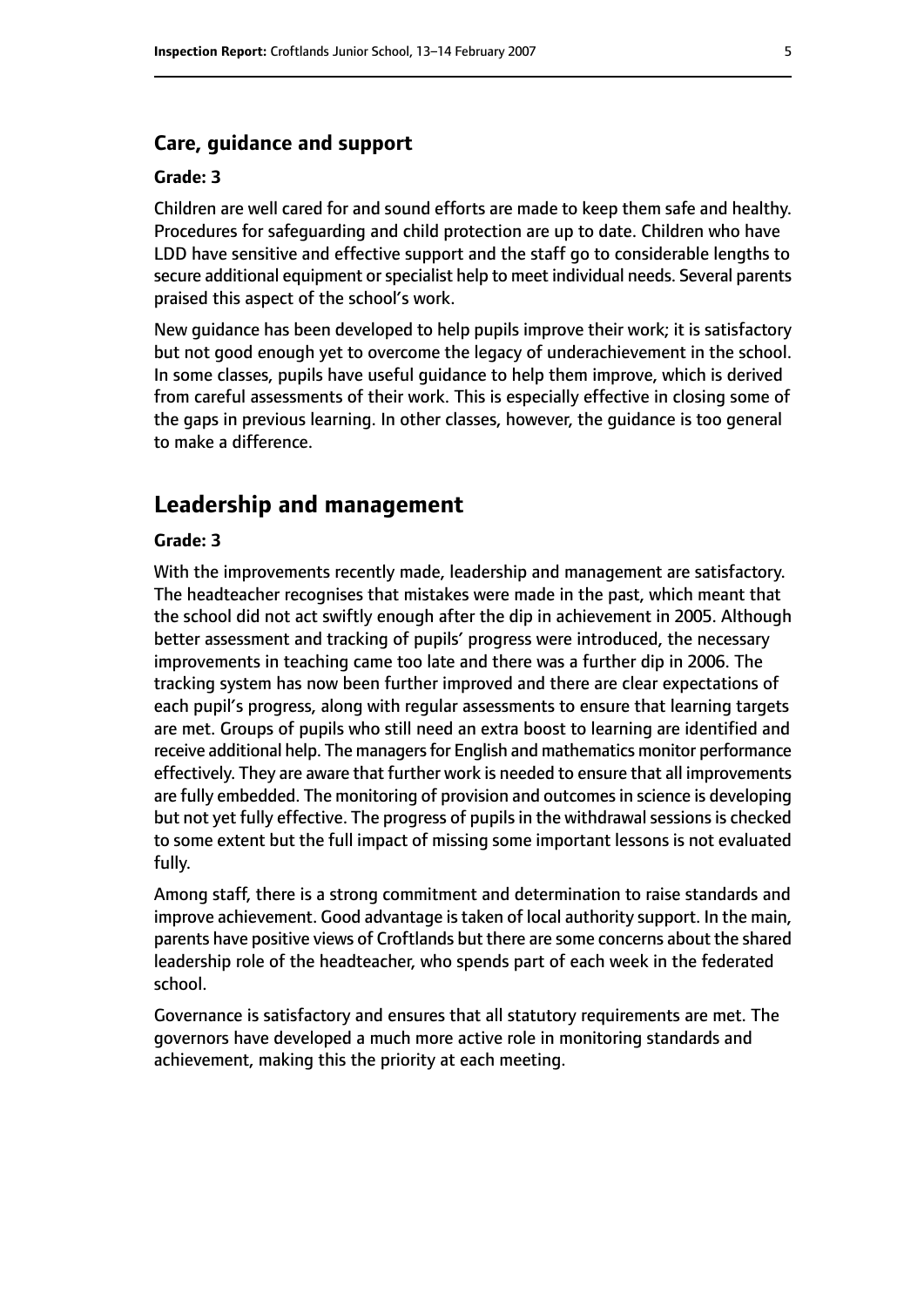**Any complaints about the inspection or the report should be made following the procedures set out inthe guidance 'Complaints about school inspection', whichis available from Ofsted's website: www.ofsted.gov.uk.**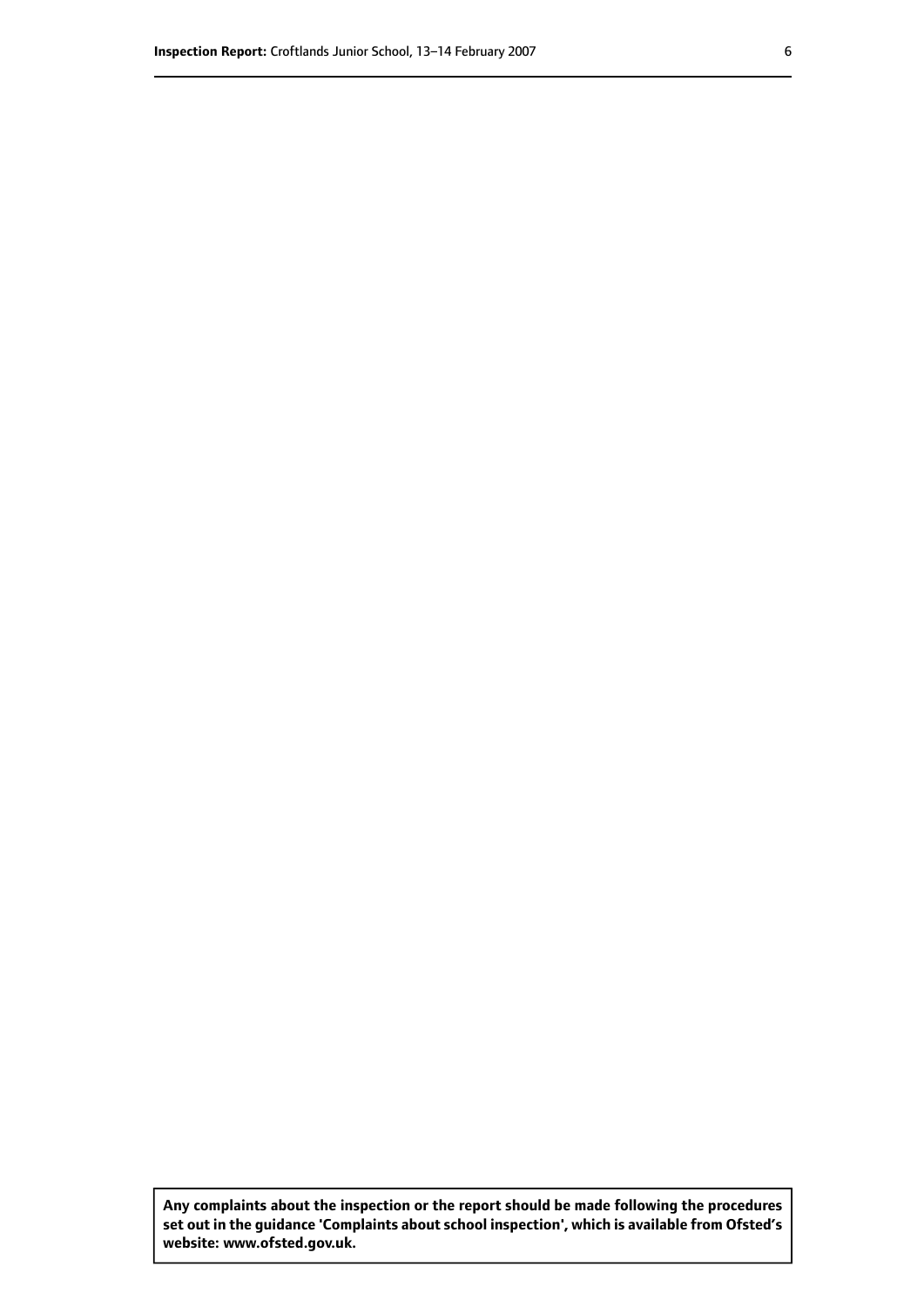# **Inspection judgements**

| Key to judgements: grade 1 is outstanding, grade 2 good, grade 3 satisfactory, and grade 4 | <b>School</b>  |
|--------------------------------------------------------------------------------------------|----------------|
| inadeauate                                                                                 | <b>Overall</b> |

# **Overall effectiveness**

| How effective, efficient and inclusive is the provision of education, integrated<br>care and any extended services in meeting the needs of learners? | 4  |
|------------------------------------------------------------------------------------------------------------------------------------------------------|----|
| How well does the school work in partnership with others to promote learners'<br>well-being?                                                         |    |
| The effectiveness of the school's self-evaluation                                                                                                    |    |
| The capacity to make any necessary improvements                                                                                                      |    |
| Effective steps have been taken to promote improvement since the last<br>inspection                                                                  | No |

# **Achievement and standards**

| How well do learners achieve?                                                                               |   |
|-------------------------------------------------------------------------------------------------------------|---|
| The standards <sup>1</sup> reached by learners                                                              |   |
| How well learners make progress, taking account of any significant variations between<br>groups of learners | 4 |
| How well learners with learning difficulties and disabilities make progress                                 |   |

# **Personal development and well-being**

| How good is the overall personal development and well-being of the<br>learners?                                  |  |
|------------------------------------------------------------------------------------------------------------------|--|
| The extent of learners' spiritual, moral, social and cultural development                                        |  |
| The behaviour of learners                                                                                        |  |
| The attendance of learners                                                                                       |  |
| How well learners enjoy their education                                                                          |  |
| The extent to which learners adopt safe practices                                                                |  |
| The extent to which learners adopt healthy lifestyles                                                            |  |
| The extent to which learners make a positive contribution to the community                                       |  |
| How well learners develop workplace and other skills that will contribute to<br>their future economic well-being |  |

# **The quality of provision**

| How effective are teaching and learning in meeting the full range of the<br>learners' needs?                        |  |
|---------------------------------------------------------------------------------------------------------------------|--|
| $\mid$ How well do the curriculum and other activities meet the range of needs $\mid$<br>and interests of learners? |  |
| How well are learners cared for, guided and supported?                                                              |  |

 $^1$  Grade 1 - Exceptionally and consistently high; Grade 2 - Generally above average with none significantly below average; Grade 3 - Broadly average to below average; Grade 4 - Exceptionally low.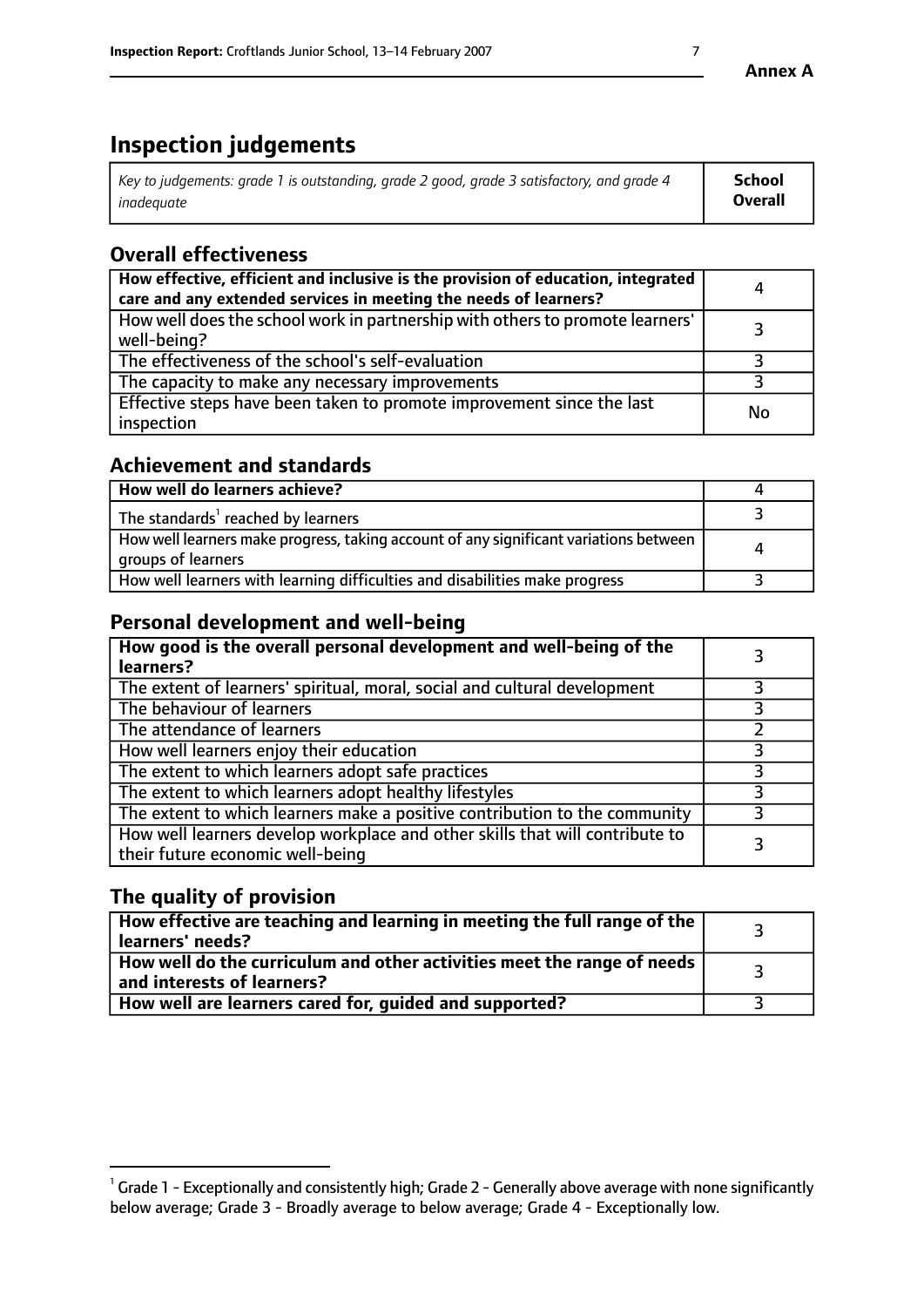# **Leadership and management**

| How effective are leadership and management in raising achievement<br>and supporting all learners?                                              |     |
|-------------------------------------------------------------------------------------------------------------------------------------------------|-----|
| How effectively leaders and managers at all levels set clear direction leading<br>to improvement and promote high quality of care and education |     |
| How effectively performance is monitored, evaluated and improved to meet<br>challenging targets                                                 | 3   |
| How well equality of opportunity is promoted and discrimination tackled so<br>that all learners achieve as well as they can                     | 4   |
| How effectively and efficiently resources, including staff, are deployed to<br>achieve value for money                                          | 4   |
| The extent to which governors and other supervisory boards discharge their<br>responsibilities                                                  | 3   |
| Do procedures for safequarding learners meet current government<br>requirements?                                                                | Yes |
| Does this school require special measures?                                                                                                      | No  |
| Does this school require a notice to improve?                                                                                                   | Yes |